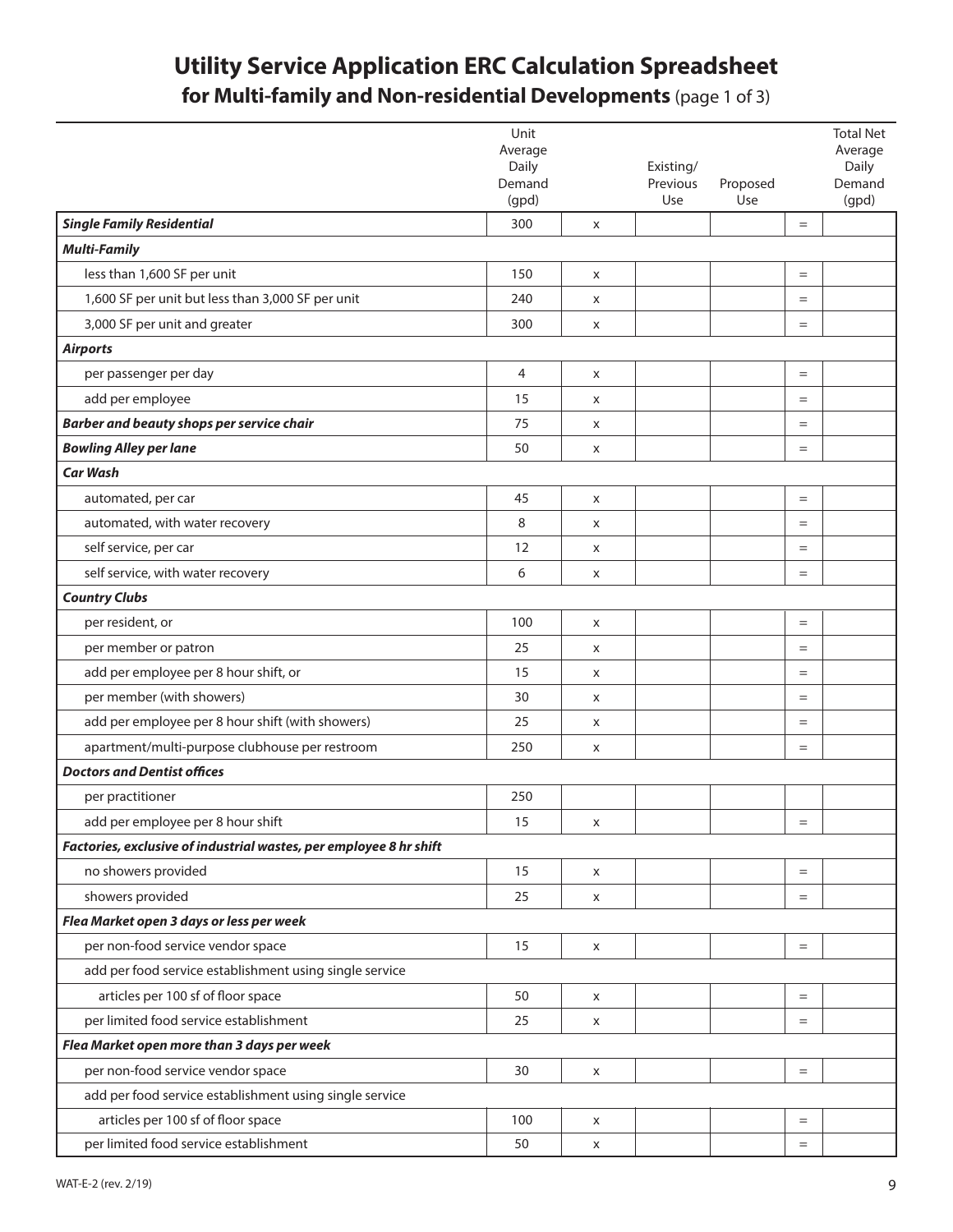## **Utility Service Application ERC Calculation Spreadsheet for Multi-family and Non-residential Developments** (page 2 of 3)

|                                                            | Unit<br>Average |   |           |          |     | <b>Total Net</b><br>Average |
|------------------------------------------------------------|-----------------|---|-----------|----------|-----|-----------------------------|
|                                                            | Daily           |   | Existing/ |          |     | Daily                       |
|                                                            | Demand          |   | Previous  | Proposed |     | Demand                      |
|                                                            | (gpd)           |   | Use       | Use      |     | (gpd)                       |
| <b>Food service operations</b>                             |                 |   |           |          |     |                             |
| restaurant open 16 hours or less per day, per seat         | 40              | X |           |          | $=$ |                             |
| restaurant open more than 16 hours per day, per seat       | 60              | X |           |          | $=$ |                             |
| restaurant serving single service articles only and open   |                 |   |           |          |     |                             |
| 16 hours a day or less, per seat                           | 20              | X |           |          | $=$ |                             |
| restaurant serving single service articles only and open   |                 |   |           |          |     |                             |
| more than 16 hours a day, per seat                         | 35              | X |           |          | $=$ |                             |
| bar and cocktail lounge per seat                           | 20              | X |           |          | $=$ |                             |
| add per pool table or video game                           | 20              | X |           |          | $=$ |                             |
| drive-in restaurant, per car space                         | 15              | X |           |          | $=$ |                             |
| carry-out only, including caterers                         | 50              | X |           |          | $=$ |                             |
| add per 100 SF of floor space                              | 50              | X |           |          | $=$ |                             |
| add per employee per 8 hr shift                            | 15              | X |           |          | $=$ |                             |
| institutions per meal                                      | 5               | X |           |          | $=$ |                             |
| food outlets excluding deli, bakery, or meat department    |                 |   |           |          |     |                             |
| per 100 SF of floor space                                  | 10              | X |           |          | $=$ |                             |
| add per deli per 100 SF of floor space                     | 40              | X |           |          | $=$ |                             |
| add for bakery per 100 SF of floor space                   | 40              | X |           |          | $=$ |                             |
| add for meat department per 100 SF of floor space          | 75              | X |           |          | $=$ |                             |
| add per toilet                                             | 200             | X |           |          | $=$ |                             |
| <b>Hotels and motels</b>                                   |                 |   |           |          |     |                             |
| regular per room                                           | 100             | X |           |          | $=$ |                             |
| resort hotels, camps, cottages (per room)                  | 200             | X |           |          | $=$ |                             |
| add for self-service laundry, per machine                  | 750             | X |           |          | $=$ |                             |
| Laundromats, launderette, self-service laundry facilities, |                 |   |           |          |     |                             |
| per machine                                                | 260             | X |           |          | $=$ |                             |
| <b>Trailer park for recreational vehicles</b>              |                 |   |           |          |     |                             |
| per space (overnight) without water and wastewater         | 50              | X |           |          | $=$ |                             |
| travel trailer (overnight) with water and sewer hookup,    |                 |   |           |          |     |                             |
| per trailer space                                          | 75              | X |           |          | $=$ |                             |
| <b>Office buildings</b>                                    |                 |   |           |          |     |                             |
| (a) per employee per 8 hr shift, or                        | 15              | X |           |          | $=$ |                             |
| (b) per 100 SF of floor space, whichever is greater        | 15              | X |           |          | $=$ |                             |
| <b>Recreational / Sports facility</b>                      |                 |   |           |          |     |                             |
| per person                                                 | 5               | X |           |          | $=$ |                             |
| per person (with showers)                                  | 10              | X |           |          | $=$ |                             |
|                                                            |                 |   |           |          |     |                             |